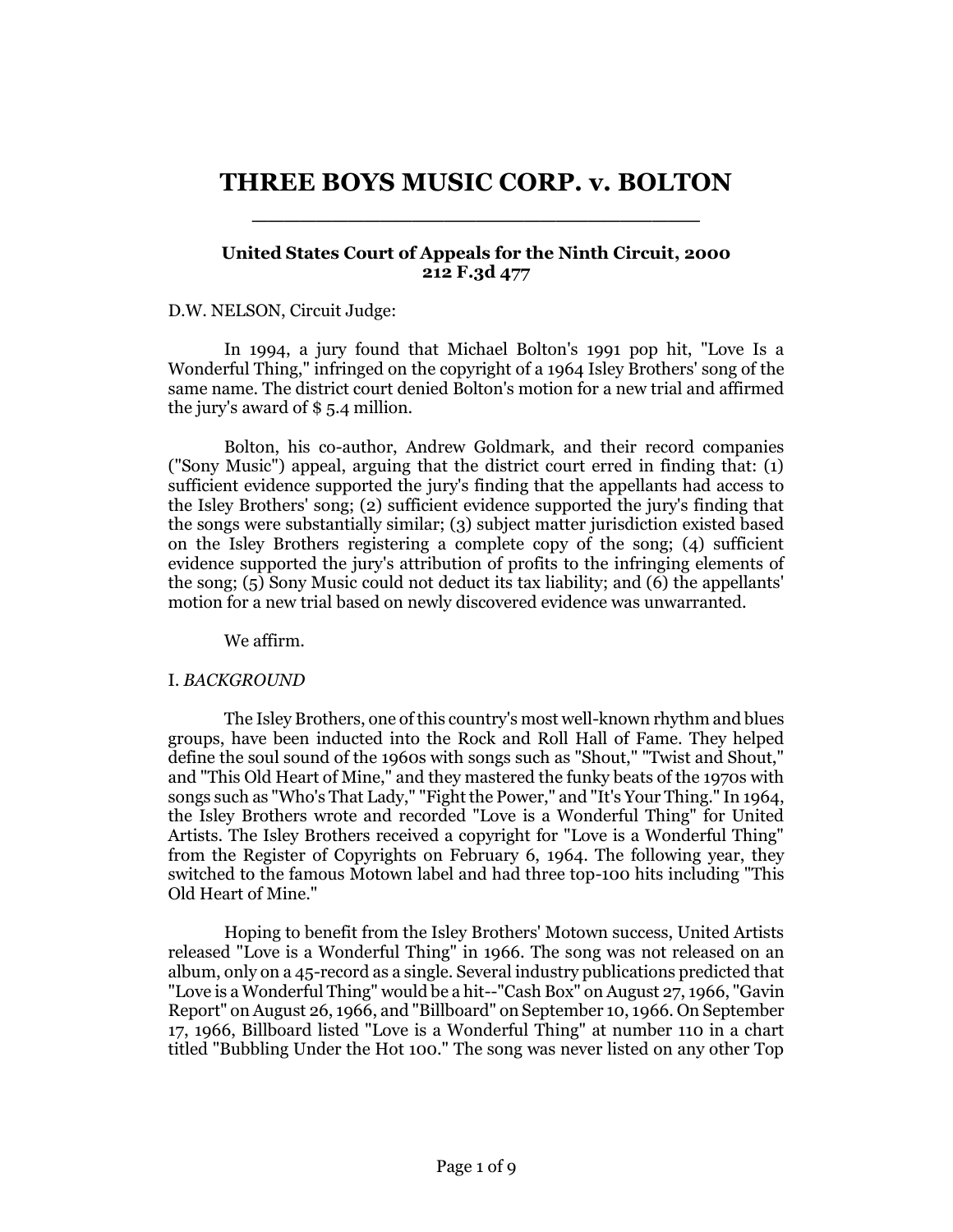100 charts. In 1991, the Isley Brothers' "Love is a Wonderful Thing" was released on compact disc. *See* Isley Brothers, *The Isley Brothers--The Complete UA Sessions*, (EMI 1991).

Michael Bolton is a singer/songwriter who gained popularity in the late 1980s and early 1990s by reviving the soul sound of the 1960s. Bolton has orchestrated this soul-music revival in part by covering old songs such as Percy Sledge's "When a Man Love a Woman" and Otis Redding's "(Sittin' on the) Dock of the Bay." Bolton also has written his own hit songs. In early 1990, Bolton and Goldmark wrote a song called "Love Is a Wonderful Thing." Bolton released it as a single in April 1991, and as part of Bolton's album, "Time, Love and Tenderness." Bolton's "Love Is a Wonderful Thing" finished 1991 at number 49 on Billboard's year-end pop chart.

On February 24, 1992, Three Boys Music Corporation filed a copyright infringement action for damages against the appellants under 17 U.S.C. §§ 101 *et seq.* (1988). The parties agreed to a trifurcated trial. On April 25, 1994, in the first phase, the jury determined that the appellants had infringed the Isley Brothers' copyright. At the end of second phase five days later, the jury decided that Bolton's "Love Is a Wonderful Thing" accounted for 28 percent of the profits from "Time, Love and Tenderness." The jury also found that 66 percent of the profits from commercial uses of the song could be attributed to the inclusion of infringing elements. On May 9, 1994, the district court entered judgment in favor of the Isley Brothers based on the first two phases.

The deadline for post-trial motions was May 25, 1994. On that day, the appellants filed a motion for judgment as a matter of law and a motion for new trial. The district court denied the motions on August 11, 1994. On June 8, 1994, the appellants filed a second motion for new trial based on newly discovered evidence on the issue of copyright ownership. The district court dismissed this motion as untimely.

On December 5, 1996, the district court adopted the findings of the Special Master's Amended Report about the allocation of damages (third phase). In the final judgment entered against the appellants, the district court ordered Sony Music to pay \$ 4,218,838; Bolton to pay \$ 932,924; Goldmark to pay \$ 220,785; and their music publishing companies to pay \$ 75,900. They timely appealed.

## II. *DISCUSSION*

Proof of copyright infringement is often highly circumstantial, particularly in cases involving music. A copyright plaintiff must prove (1) ownership of the copyright; and (2) infringement--that the defendant copied protected elements of the plaintiff's work. *See Smith v. Jackson*, 84 F.3d 1213, 1218 (9th Cir. 1996) (citation omitted). Absent direct evidence of copying, proof of infringement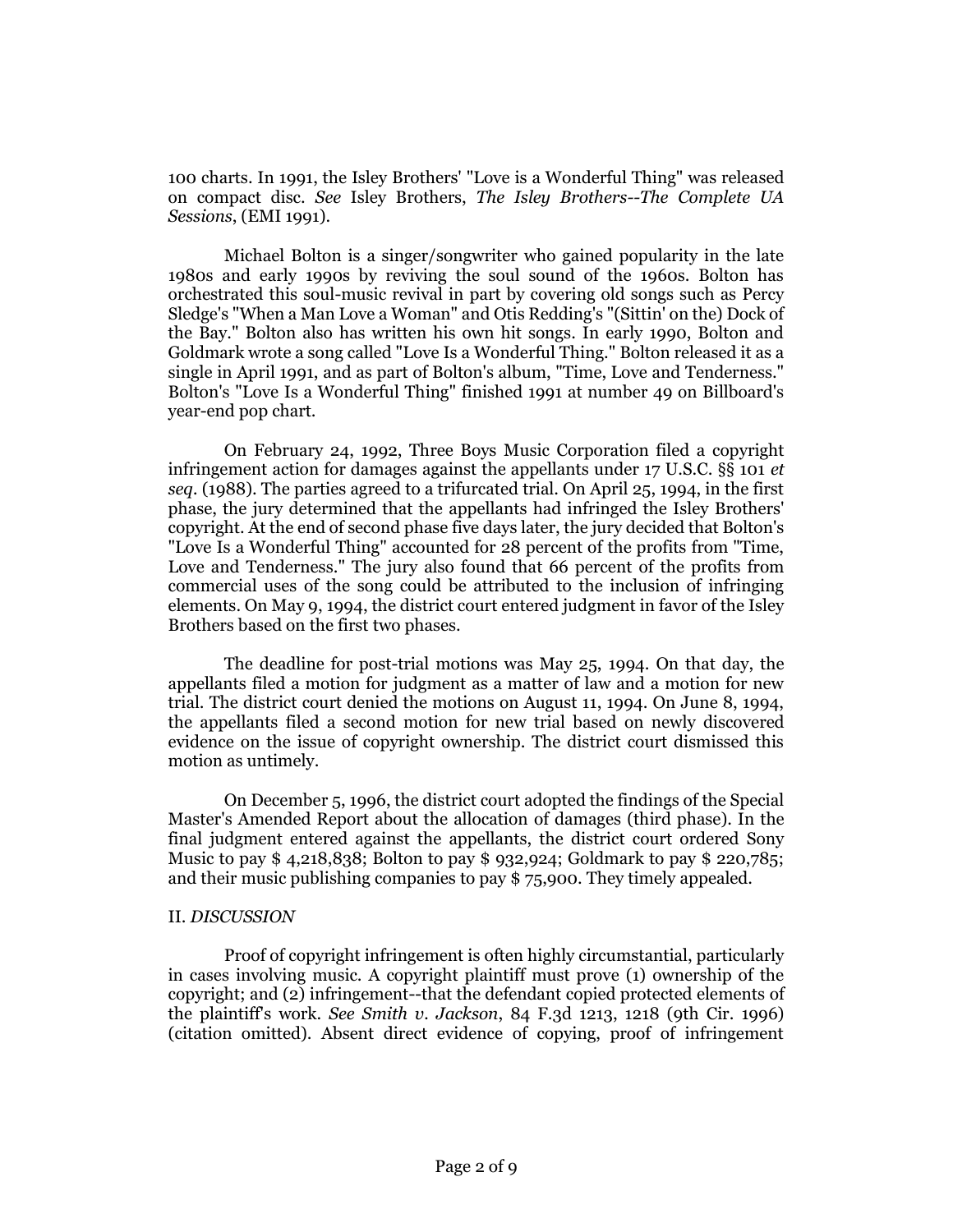involves fact-based showings that the defendant had "access" to the plaintiff's work and that the two works are "substantially similar." *Id.*

Given the difficulty of proving access and substantial similarity, appellate courts have been reluctant to reverse jury verdicts in music cases. *See, e.g.*, *id.* at 1221 (affirming a jury's verdict for the defendants in a copyright infringement case involving Michael Jackson and other musicians); *Gaste v. Kaiserman*, 863 F.2d 1061, 1071 (2d Cir. 1988) (affirming a jury's damages award against a defendant in a music copyright infringement case). Judge Newman's opinion in *Gaste* nicely articulated the proper role for an appeals court in reviewing a jury verdict:

The guiding principle in deciding whether to overturn a jury verdict for insufficiency of the evidence is whether the evidence is such that, without weighing the credibility of the witnesses or otherwise considering the weight of the evidence, there can be but one conclusion as to the verdict that reasonable men could have reached.

*Id.* at 1066 (internal quotations omitted). In *Arnstein v. Porter*, the seminal case about musical copyright infringement, Judge Jerome Frank wrote:

Each of these two issues--copying and improper appropriation--is an issue of fact. If there is a trial, the conclusions on those issues of the trier of the facts--of the judge if he sat without a jury, or of the jury if there was a jury trial--bind this court on appeal, provided the evidence supports those findings, regardless of whether we would ourselves have reached the same conclusions.

*Arnstein v. Porter*, 154 F.2d 464, 469 (2d Cir. 1946).

As a general matter, the standard for reviewing jury verdicts is whether they are supported by "substantial evidence"--that is, such relevant evidence as reasonable minds might accept as adequate to support a conclusion. *See Poppell v. City of San Diego*, 149 F.3d 951, 962 (9th Cir. 1998). The credibility of witnesses is an issue for the jury and is generally not subject to appellate review. *See Gilbrook v. City of Westminster*, 177 F.3d 839, 856 (9th Cir.), *cert. denied*, 120 S. Ct. 614 (1999).

We affirm the jury's verdict in this case in light of the standard of review and copyright law's "guiding principles." Although we will address each of the appellant's arguments in turn, we focus on access because it is the most difficult issue in this case. Our decision is predicated on judicial deference--finding that the law has been properly applied in this case, viewing the facts most favorably to the appellees, and not substituting our judgment for that of the jury.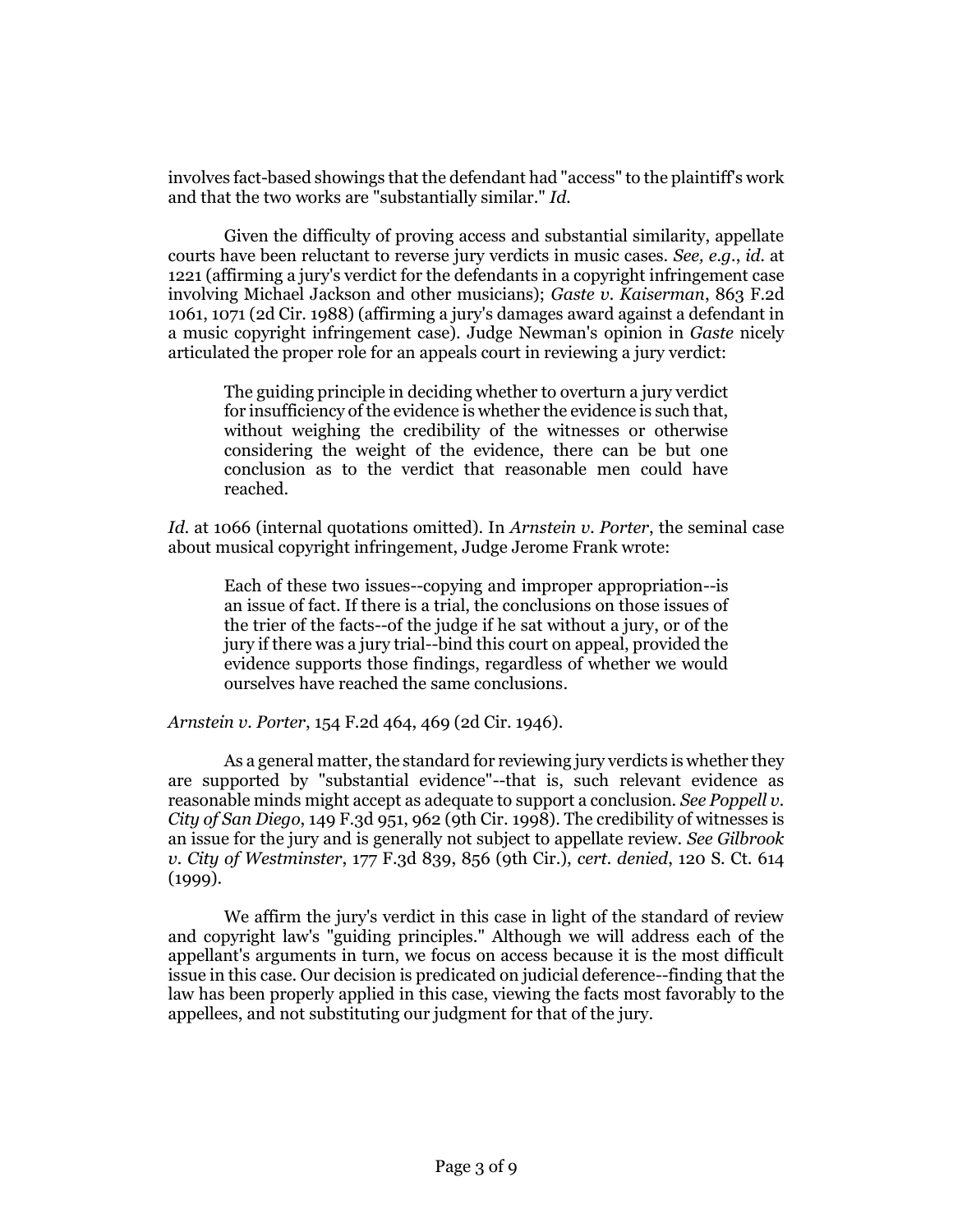#### A. *Access*

Proof of access requires "an opportunity to view or to copy plaintiff's work." *Sid and Marty Krofft Television Prods., Inc. v. McDonald's Corp.*, 562 F.2d 1157, 1172 (9th Cir. 1977). This is often described as providing a "reasonable opportunity" or "reasonable possibility" of viewing the plaintiff's work. 4 Melville B. Nimmer & David Nimmer, *Nimmer on Copyright*, § 13.02[A], at 13-19 (1999); *Jason v. Fonda*, 526 F. Supp. 774, 775 (C.D. Cal. 1981), *aff'd*, 698 F.2d 966 (9th Cir. 1983). We have defined reasonable access as "more than a 'bare possibility.'" *Jason*, 698 F.2d at 967. Nimmer has elaborated on our definition: "Of course, reasonable opportunity as here used, does not encompass any bare possibility in the sense that anything is possible. Access may not be inferred through mere speculation or conjecture. There must be a reasonable possibility of viewing the plaintiff's work--not a bare possibility." 4 Nimmer, § 13.02[A], at 13-19. "At times, distinguishing a 'bare' possibility from a 'reasonable' possibility will present a close question." *Id.* at 13-20.

Circumstantial evidence of reasonable access is proven in one of two ways: (1) a particular chain of events is established between the plaintiff's work and the defendant's access to that work (such as through dealings with a publisher or record company), or (2) the plaintiff's work has been widely disseminated. *See* 4 Nimmer, § 13.02[A], at 13-20-13-21; 2 Paul Goldstein, *Copyright: Principles, Law, and Practice* § 8.3.1.1., at 90-91 (1989). Goldstein remarks that in music cases the "typically more successful route to proving access requires the plaintiff to show that its work was widely disseminated through sales of sheet music, records, and radio performances." 2 Goldstein, § 8.3.1.1, at 91. Nimmer, however, cautioned that "concrete cases will pose difficult judgments as to where along the access spectrum a given exploitation falls." 4 Nimmer, § 13.02[A], at 13-22.

Proof of widespread dissemination is sometimes accompanied by a theory that copyright infringement of a popular song was subconscious. Subconscious copying has been accepted since Learned Hand embraced it in a 1924 music infringement case: "Everything registers somewhere in our memories, and no one can tell what may evoke it . . . . Once it appears that another has in fact used the copyright as the source of this production, he has invaded the author's rights. It is no excuse that in so doing his memory has played him a trick." *Fred Fisher, Inc. v. Dillingham*, 298 F. 145, 147-48 (S.D.N.Y. 1924). In *Fred Fisher*, Judge Hand found that the similarities between the songs "amounted to identity" and that the infringement had occurred "probably unconsciously, what he had certainly often heard only a short time before." *Id.* at 147.

In modern cases, however, the theory of subconscious copying has been applied to songs that are more remote in time. *ABKCO Music, Inc. v. Harrisongs Music, Ltd.*, 722 F.2d 988 (2d Cir. 1983) is the most prominent example. In *ABKCO*, the Second Circuit affirmed a jury's verdict that former Beatle George Harrison, in writing the song "My Sweet Lord," subconsciously copied The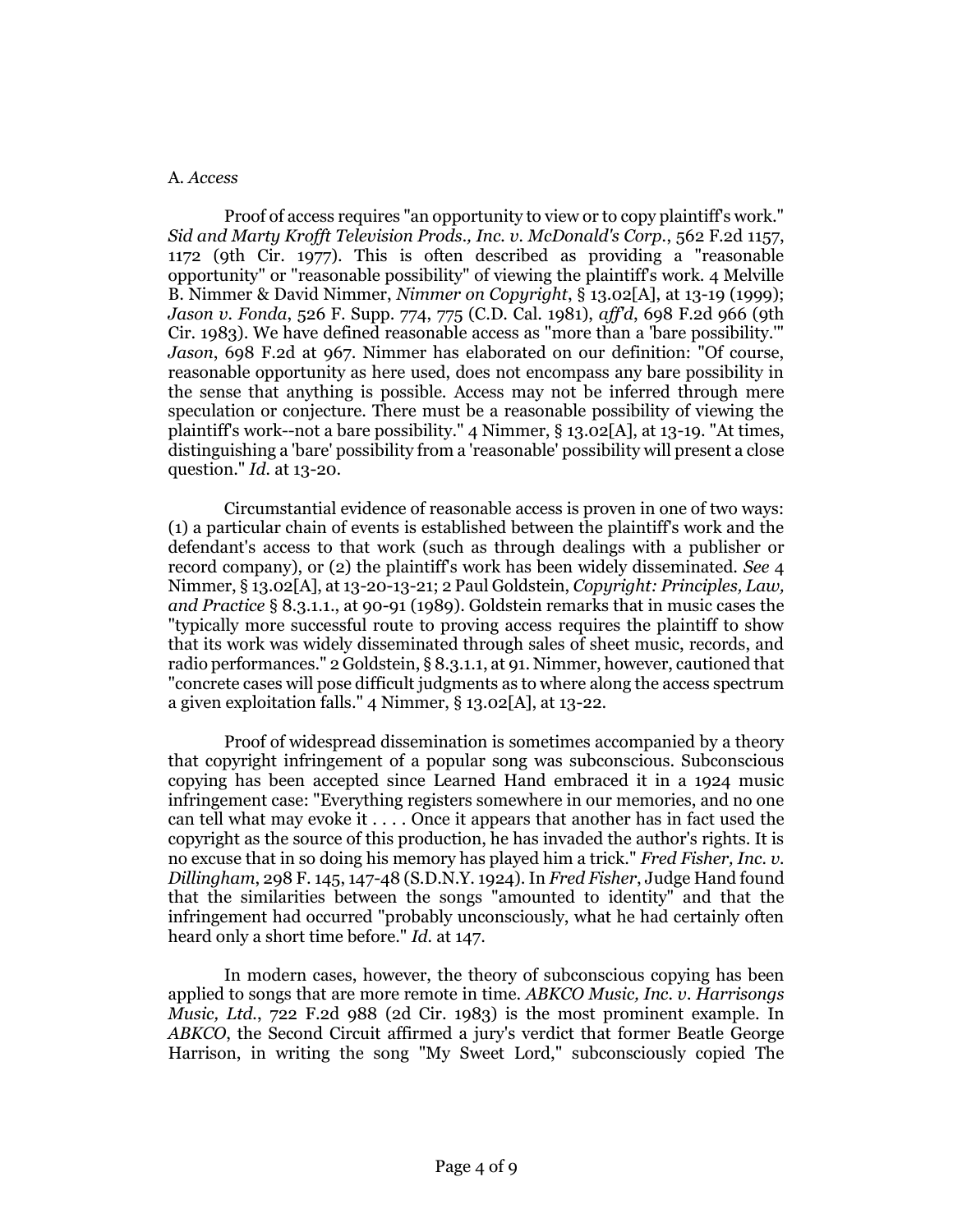Chiffons' "He's So Fine," which was released six years earlier. *See id.* at 997, 999. Harrison admitted hearing "He's So Fine" in 1963, when it was number one on the Billboard charts in the United States for five weeks and one of the top 30 hits in England for seven weeks. *See id.* at 998. The court found: "the evidence, standing alone, 'by no means compels the conclusion that there was access . . . it does not compel the conclusion that there was not.'" *Id.* (quoting *Heim v. Universal Pictures Co.*, 154 F.2d 480, 487 (2d Cir. 1946)). In *ABKCO*, however, the court found that "the similarity was so striking and where access was found, the remoteness of that access provides no basis for reversal." *Id.* Furthermore, "the mere lapse of a considerable period of time between the moment of access and the creation of defendant's work does not preclude a finding of copying." 4 Nimmer, § 13.02[A], at 13-20 (citing *ABKCO*, 722 F.2d at 997-98).

The Isley Brothers' access argument was based on a theory of widespread dissemination and subconscious copying. They presented evidence supporting four principal ways that Bolton and Goldmark could have had access to the Isley Brothers' "Love is a Wonderful Thing":

(1) Bolton grew up listening to groups such as the Isley Brothers and singing their songs. In 1966, Bolton and Goldmark were 13 and 15, respectively, growing up in Connecticut. Bolton testified that he had been listening to rhythm and blues music by black singers since he was 10 or 11, "appreciated a lot of Black singers," and as a youth was the lead singer in a band that performed "covers" of popular songs by black singers. Bolton also testified that his brother had a "pretty good record collection."

(2) Three disk jockeys testified that the Isley Brothers' song was widely disseminated on radio and television stations where Bolton and Goldmark grew up. First, Jerry Blavitt testified that the Isley Brothers' "Love is a Wonderful Thing" was played five or six times during a 13-week period on the television show, "The Discophonic Scene," which he said aired in Philadelphia, New York, and Hartford-New Haven. Blavitt also testified that he played the song two to three times a week as a disk jockey in Philadelphia and that the station is still playing the song today. Second, Earl Rodney Jones testified that he played the song a minimum of four times a day during an eight to 14 to 24 week period on WVON radio in Chicago, and that the station is still playing the song today. Finally, Jerry Bledsoe testified that he played the song on WUFO radio in Buffalo, and WWRL radio in New York was playing the song in New York in 1967 when he went there. Bledsoe also testified that he played the song twice on a television show, "Soul," which aired in New York and probably in New Haven, Connecticut, where Bolton lived.

(3) Bolton confessed to being a huge fan of the Isley Brothers and a collector of their music. Ronald Isley testified that when Bolton saw Isley at the Lou Rawls United Negro College Fund Benefit concert in 1988, Bolton said, "I know this guy. I go back with him. I have all his stuff." Angela Winbush, Isley's wife, testified about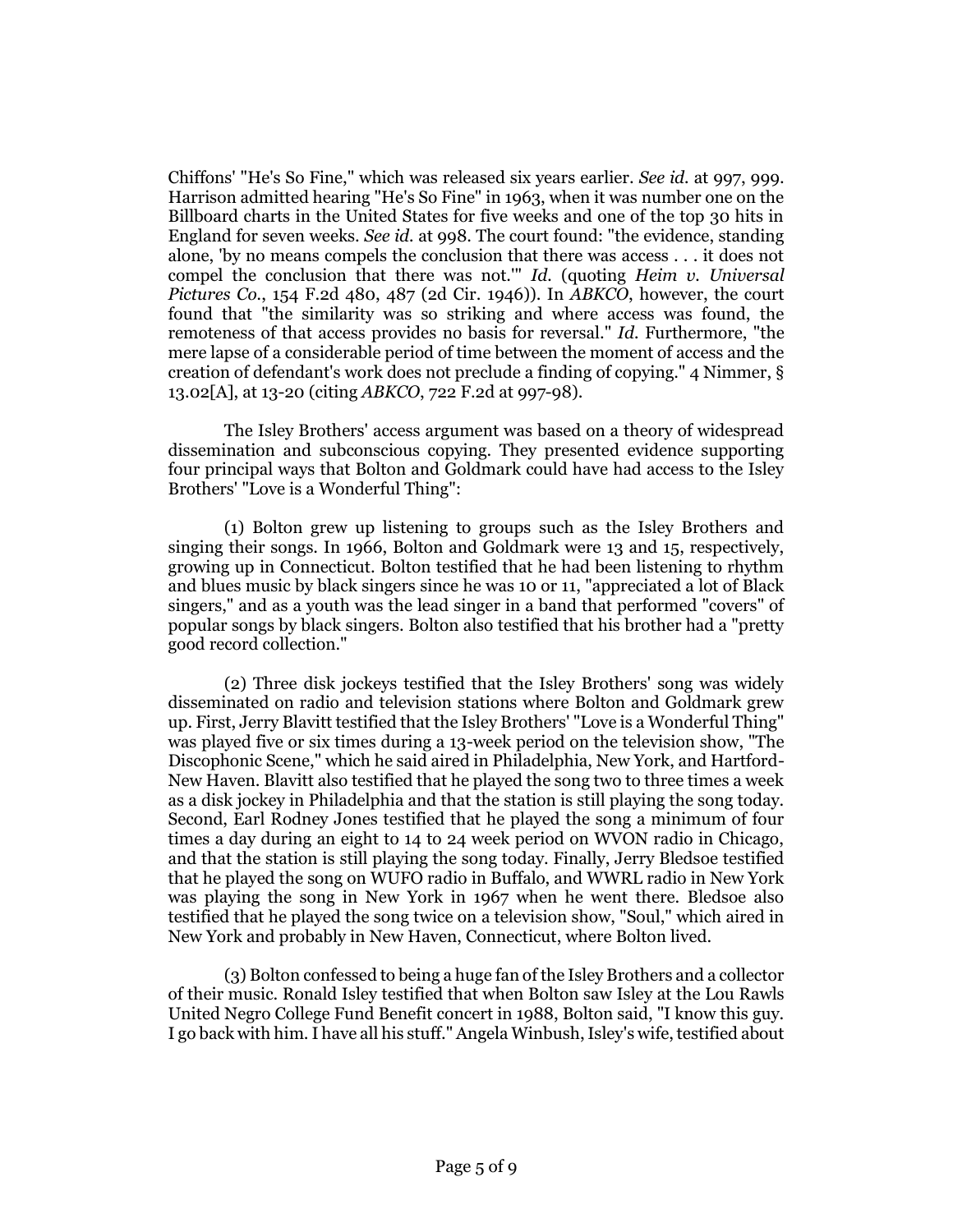that meeting that Bolton said, "This man needs no introduction. I know everything he's done."

(4) Bolton wondered if he and Goldmark were copying a song by another famous soul singer. Bolton produced a work tape attempting to show that he and Goldmark independently created their version of "Love Is a Wonderful Thing." On that tape of their recording session, Bolton asked Goldmark if the song they were composing was Marvin Gaye's "Some Kind of Wonderful."<sup>1</sup> The district court, in affirming the jury's verdict, wrote about Bolton's Marvin Gaye remark:

This statement suggests that Bolton was contemplating the possibility that the work he and Goldmark were creating, or at least a portion of it, belonged to someone else, but that Bolton wasn't sure who it belonged to. A reasonable jury can infer that Bolton mistakenly attributed the work to Marvin Gaye, when in reality Bolton was subconsciously drawing on Plaintiff's song.

The appellants contend that the Isley Brothers' theory of access amounts to a "twenty-five-years-after-the-fact-subconscious copying claim." Indeed, this is a more attenuated case of reasonable access and subconscious copying than *ABKCO*. In this case, the appellants never admitted hearing the Isley Brothers' "Love is a Wonderful Thing." That song never topped the Billboard charts or even made the top 100 for a single week. The song was not released on an album or compact disc until 1991, a year after Bolton and Goldmark wrote their song. Nor did the Isley Brothers ever claim that Bolton's and Goldmark's song is so "strikingly similar" to the Isley Brothers' that proof of access is presumed and need not be proven.

Despite the weaknesses of the Isley Brothers' theory of reasonable access, the appellants had a full opportunity to present their case to the jury. Three rhythm and blues experts (including legendary Motown songwriter Lamont Dozier of Holland-Dozier-Holland fame) testified that they never heard of the Isley Brothers' "Love is a Wonderful Thing." Furthermore, Bolton produced copies of "TV Guide" from 1966 suggesting that the television shows playing the song never aired in Connecticut. Bolton also pointed out that 129 songs called "Love is a Wonderful Thing" are registered with the Copyright Office, 85 of them before 1964.

The Isley Brothers' reasonable access arguments are not without merit. Teenagers are generally avid music listeners. It is entirely plausible that two Connecticut teenagers obsessed with rhythm and blues music could remember an

 $\overline{a}$ 

<sup>1</sup> Gaye recorded "Some Kind of Wonderful" after it had been made famous by The Drifters. *See* Marvin Gaye, *Some Kind of Wonderful*, *on In the Groove* (Motown 1968). Marvin Gaye also referred to the song's chorus, "She's some kind of wonderful," in his song, "Too Busy Thinking About My Baby." *See* Marvin Gaye, *Too Busy Thinking About My Baby*, *on MPG* (Motown 1969).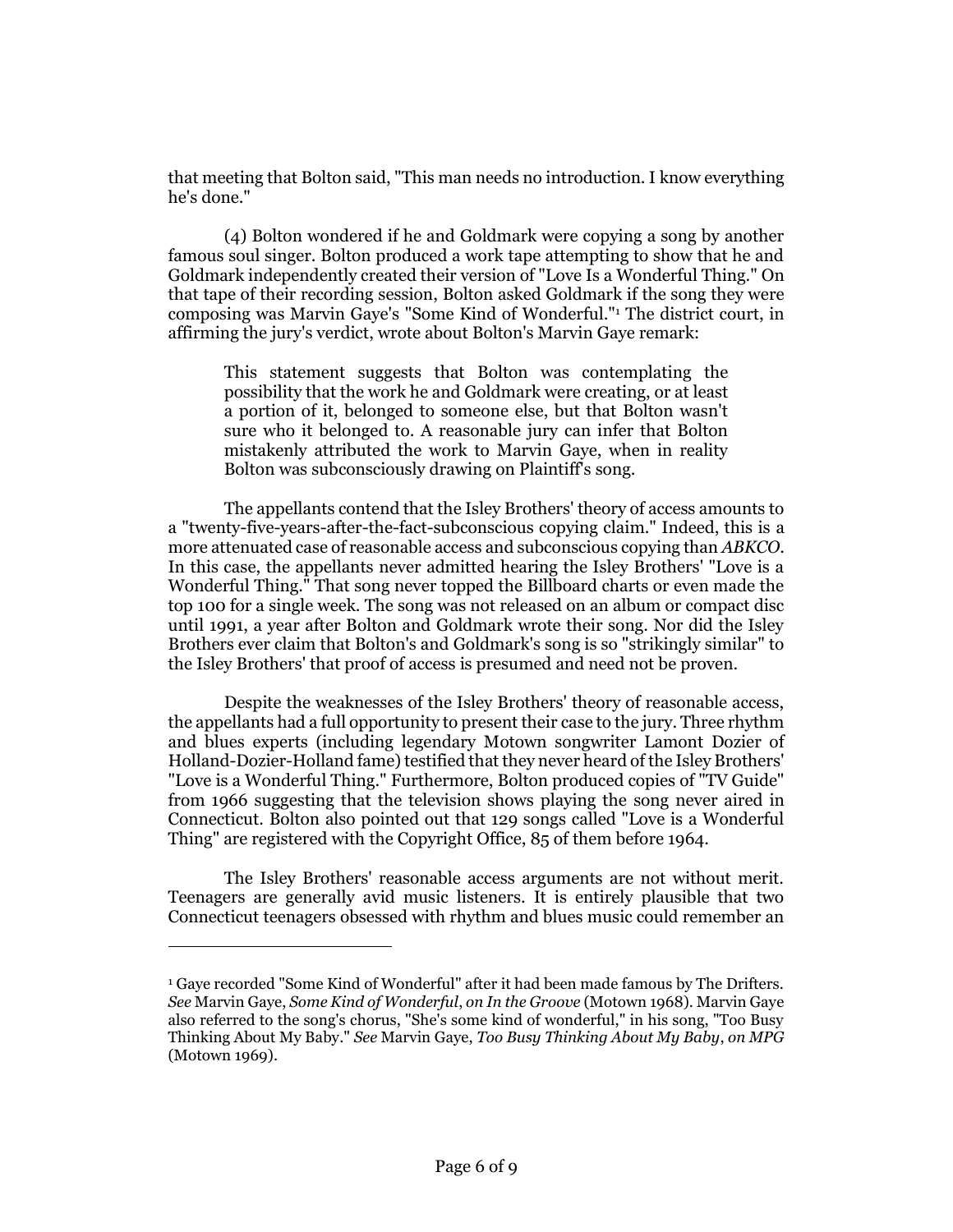Isley Brothers' song that was played on the radio and television for a few weeks, and subconsciously copy it twenty years later. Furthermore, Ronald Isley testified that when they met, Bolton said, "I have all his stuff." Finally, as the district court pointed out, Bolton's remark about Marvin Gaye and "Some Kind of Wonderful" indicates that Bolton believed he may have been copying someone else's song.

Finally, with regard to access, we are mindful of Judge Frank's words of caution in *Arnstein v. Porter*: "The judge characterized plaintiff's story as 'fantastic'; and in the light of the references in his opinion to defendant's deposition, the judge obviously accepted the defendant's denial of access and copying . . . . Yet plaintiff's credibility, even as to those improbabilities, should be left to the jury." *Arnstein*, 154 F.2d at 469. In this case, Judge Baird heeded Judge Frank's admonition:

This Court is not in a position to find that the only conclusion that a reasonable jury could have reached is that Defendants did not have access to Plaintiff's song. One must remember that the issue this Court must address is not whether Plaintiff has proven access by a preponderance of evidence, but whether *reasonable minds* could find that Defendants had a *reasonable opportunity* to have heard Plaintiff's song before they created their own song.

Although we might not reach the same conclusion as the jury regarding access, we find that the jury's conclusion about access is supported by substantial evidence. We are not establishing a new standard for access in copyright cases; we are merely saying that we will not disturb the jury's factual and credibility determinations on this issue.

## B. *Substantial Similarity*

Under our case law, substantial similarity is inextricably linked to the issue of access. In what is known as the "inverse ratio rule," we "require a lower standard of proof of substantial similarity when a high degree of access is shown." *Smith*, 84 F.3d at 1218 (citing *Shaw v. Lindheim*, 919 F.2d 1353, 1361-62 (9th Cir. 1990); *Krofft*, 562 F.2d at 1172). Furthermore, in the absence of any proof of access, a copyright plaintiff can still make out a case of infringement by showing that the songs were "strikingly similar." *See Smith*, 84 F.3d at 1220; *Baxter v. MCA, Inc.*, 812 F.2d 421, 423, 424 n.2 (9th Cir. 1987).

Proof of the substantial similarity is satisfied by a two-part test of extrinsic similarity and intrinsic similarity. *See Krofft*, 562 F.2d at 1164. Initially, the extrinsic test requires that the plaintiff identify concrete elements based on objective criteria. *See Smith*, 84 F.3d at 1218; *Shaw*, 919 F.2d at 1356. The extrinsic test often requires analytical dissection of a work and expert testimony. *See Apple Computer, Inc. v. Microsoft Corp.*, 35 F.3d 1435, 1442 (9th Cir. 1994). Once the extrinsic test is satisfied, the factfinder applies the intrinsic test. The intrinsic test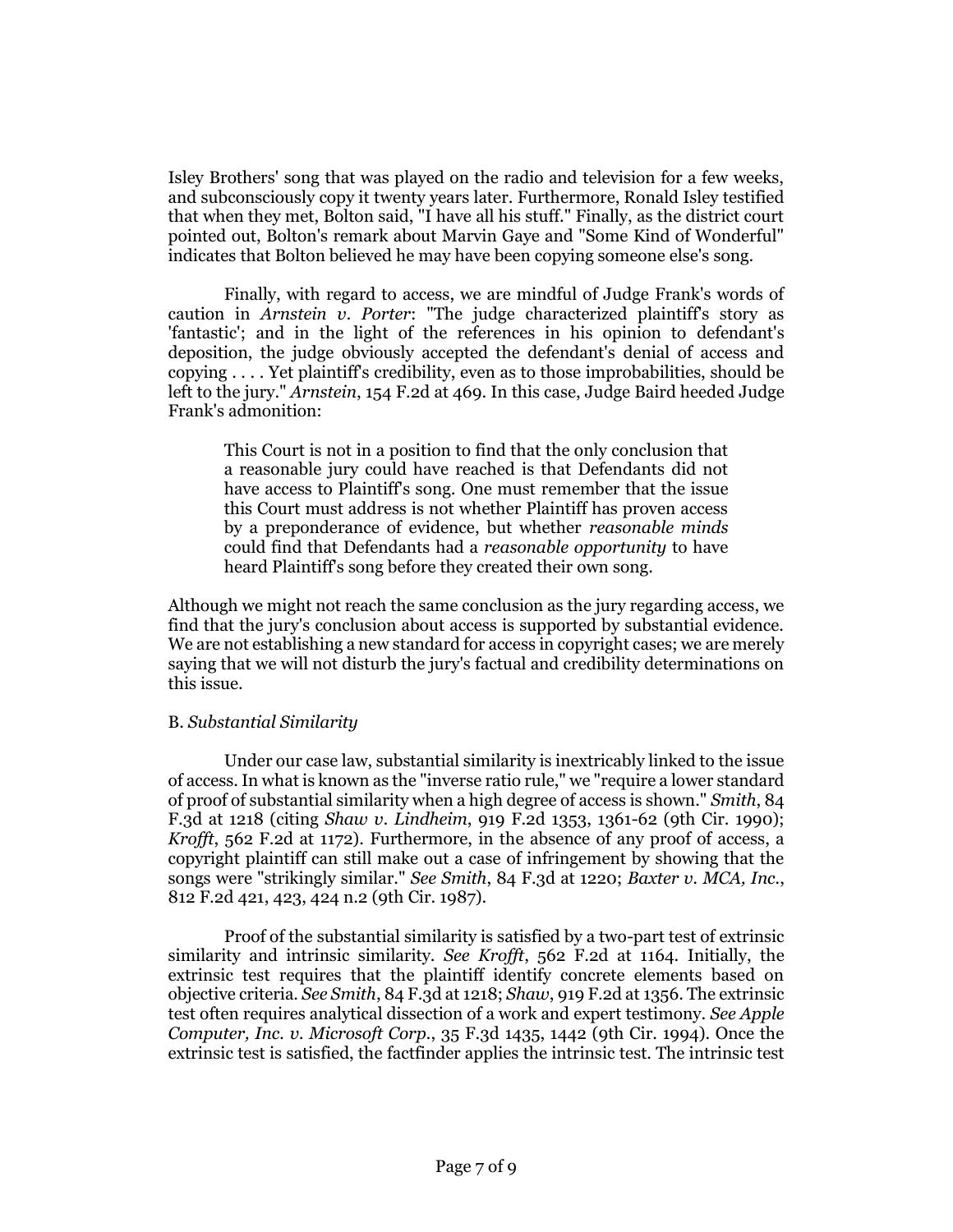is subjective and asks "whether the ordinary, reasonable person would find the total concept and feel of the works to be substantially similar." *Pasillas v. McDonald's Corp.*, 927 F.2d 440, 442 (9th Cir. 1991) (internal quotations omitted).

We will not second-guess the jury's application of the intrinsic test. *See Krofft* 562 F.2d at 1166 ("Since the intrinsic test for expression is uniquely suited for determination by the trier of fact, this court must be reluctant to reverse it.") (citations omitted). Furthermore, we will not reverse factual determinations regarding the extrinsic test absent a clearly erroneous application of the law. *See id.* It is well settled that a jury may find a combination of unprotectible elements to be protectible under the extrinsic test because "'the over-all impact and effect indicate substantial appropriation.'" *Id.* at 1169 (quoting *Malkin v. Dubinsky*, 146 F. Supp. 111, 114 (S.D.N.Y. 1956)).

## 1. *Evidence of Substantial Similarity*

Bolton and Goldmark argue that there was insufficient evidence of substantial similarity because the Isley Brothers' expert musicologist, Dr. Gerald Eskelin, failed to show that there was copying of a *combination* of unprotectible elements. On the contrary, Eskelin testified that the two songs shared a combination of five unprotectible elements: (1) the title hook phrase (including the lyric, rhythm, and pitch); (2) the shifted cadence; (3) the instrumental figures; (4) the verse/chorus relationship; and (5) the fade ending. Although the appellants presented testimony from their own expert musicologist, Anthony Ricigliano, he conceded that there were similarities between the two songs and that he had not found the combination of unprotectible elements in the Isley Brothers' song "anywhere in the prior art." The jury heard testimony from both of these experts and "found infringement based on a unique compilation of those elements." We refuse to interfere with the jury's credibility determination, nor do we find that the jury's finding of substantial similarity was clearly erroneous.

## 2. *Independent Creation*

Bolton and Goldmark also contend that their witnesses rebutted the Isley Brothers' prima facie case of copyright infringement with evidence of independent creation. By establishing reasonable access and substantial similarity, a copyright plaintiff creates a presumption of copying. The burden shifts to the defendant to rebut that presumption through proof of independent creation. *See Granite Music Corp. v. United Artists Corp.*, 532 F.2d 718, 721 (9th Cir. 1976).

The appellants' case of independent creation hinges on three factors: the work tape demonstrating how Bolton and Goldmark created their song, Bolton and Goldmark's history of songwriting, and testimony that their arranger, Walter Afanasieff, contributed two of five unprotectible elements that they allegedly copied. The jury, however, heard the testimony of Bolton, Goldmark, Afanasieff, and Ricigliano about independent creation. The work tape revealed evidence that